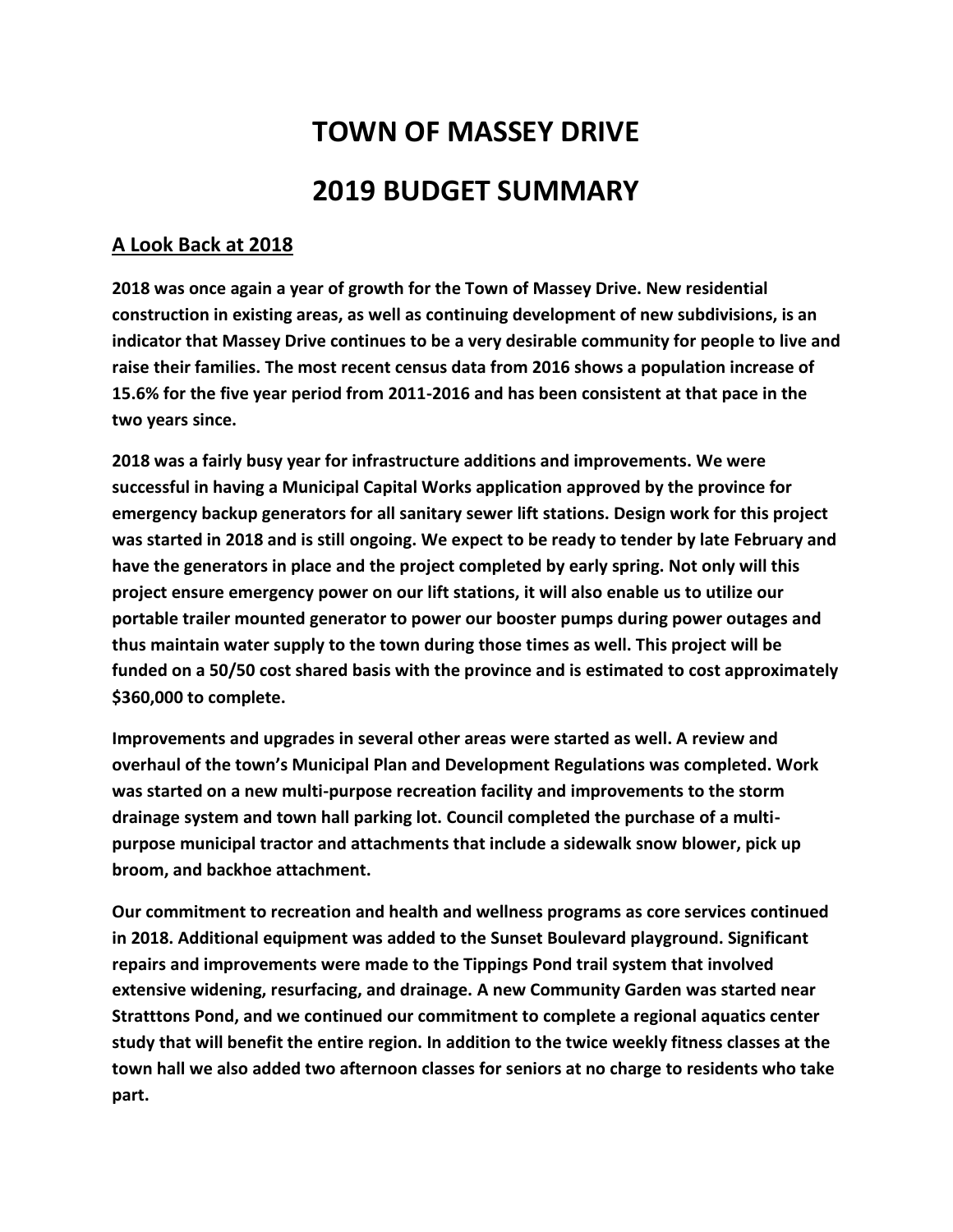## **A Look Ahead To 2019**

**As mentioned previously new construction has continued at a steady pace, however, any potential increase to our tax base was offset by a 2% average decrease in municipal property assessments of existing properties. In order to compensate for the decrease in assessments and revenue the residential tax rate will increase by .25 mils from 6.5 to 6.75 mils and the 3% early payment discount will be eliminated. All other fees and discounts will remain unchanged for the 2019 tax year. This is the first change to the mil rate since 2011 when it was reduced from 8.5 to 6.5 mils.** 

**Electricity cost is an area that could likely see a substantial increase in the near future. In addition to the obvious power consumers such as street lights and municipal buildings the town also powers its two water booster pump houses and three sanitary sewer lift stations with electricity. While increases in consumption are to be expected with growth and increased demand, there may also be a significant rate increase expected resulting from the completion of the Muskrat Falls hydro electric project. Initially we had estimated that impact to be \$25,000 to \$30,000 per year in increased electricity costs, however, given the uncertainty of the final cost of the project it is difficult to estimate what the actual increase will be.** 

**Waste management is another area where there is some uncertainty regarding potential increases in cost. 2018 saw an increase of \$51,000 or 64%. Western Regional Waste Management currently does not have any long term agreement in place with Central Waste Management for tipping fees at the central site nor any long term alternative plan. Given this uncertainty there could be further increases in waste management costs.**

**An application for funding has been submitted to the Department of Municipal Affairs and Environment for road upgrading and curb repair on Lady Diana Crescent at an estimated cost of \$310,000.00. Changes to the provincial government's funding ratios from 90/10 to 50/50 for this type of project means the town's share to complete the project will be \$155,000, which has been allocated in this year's budget.**

**The spring of 2019 will see the completion of projects started in 2018. Phase 1 of the new multi-purpose recreation facility behind the town hall will see an asphalt surface basketball court with four adjustable height basketball nets, making it suitable for use by all age groups. Ground work and drainage will also be completed for an additional recreation facility at this same location that will be utilized for an additional recreation facility to be determined through consultation with residents in order to ensure we get the best possible use of the space. It is important to note that this work was all completed with the use of Federal Gas Tax funds and did not require any local revenue. There will be continued improvements and**